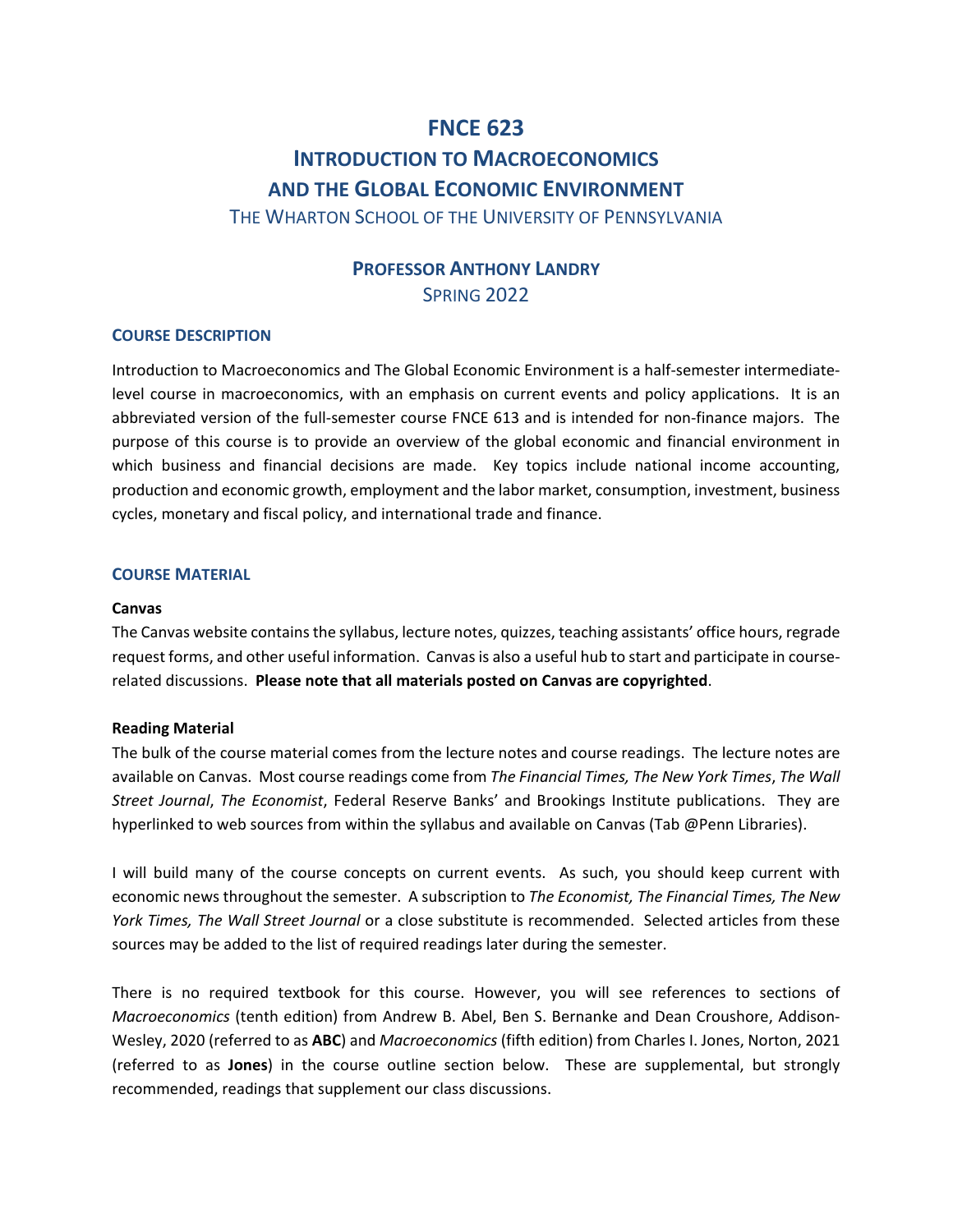## **GRADING**

Grades are based on a final exam (80%), three quizzes (10%), and class participation (10%). Class participation includes attendance, but primarily depends on coming to class prepared to discuss the assigned material, on your overall involvement in the lectures, and on your respectful and meaningful participation in class discussions.

**Attendance is an important aspect of the Wharton commitment**. Wharton students are admitted in part because of the experiences they bring to the community and what they can add to class discussions. Without attending, learning as a collaborative process cannot exist. Accordingly, absences are only appropriate in cases of personal emergency. In addition, late arrival is disruptive to the learning environment and promptness is expected.

## **Examination**

**The final exam is on Monday, February 28, 2021, 7:00-9:00pm**. The final exam should be administered online on Canvas, is comprehensive, and closed book. However, you may have one single-sided 8.5'' x 11'' page of handwritten notes for the final exam. This handwritten page can only contain your own notes in your own handwriting—and may not contain large portions of reproduced notes or any other course materials such as slides, solution manuals or answer keys. Calculators are permitted. All students must adhere to the [Code of Academic Integrity.](https://catalog.upenn.edu/pennbook/code-of-academic-integrity/) The final examination can be rescheduled only if required by university policy and only during the official make-up period.

## **Regrade requests**

Regrade requests must be submitted using the **regrade request form** and the **statement of honesty** posted on Canvas and must be accompanied by your exam. Requests must be submitted within one week from the date the exam grades are released. For any request, the entire exam will be regraded.

## **Quizzes**

There will be three quizzes available on Canvas. The quizzes are designed to reinforce key concepts from the classes and to help you prepare for the exam. Your quizzes grade will be the average of your best two quizzes. Due dates are indicated in the table below and under the course outline section of this syllabus. You can work on quizzes with other students, but you must submit your answers individually. The quizzes must be submitted by 9:00am on the due date. Quizzes will not be accepted late and no regrade requests will be entertained. Answers to quizzes will be posted on Canvas shortly after the due date.

| QUIZ # | <b>TOPIC</b>                             | <b>AVAILABLE ON</b>                        | DUE BY 9:00am ON   |
|--------|------------------------------------------|--------------------------------------------|--------------------|
| 1.     | Macroeconomic data                       | Wednesday, January 19                      | Monday, January 31 |
|        | 2 Macroeconomic principles               | Wednesday, February 2                      | Monday, February 7 |
| 3      | Business cycles and macroeconomic policy | Wednesday, February 16 Monday, February 21 |                    |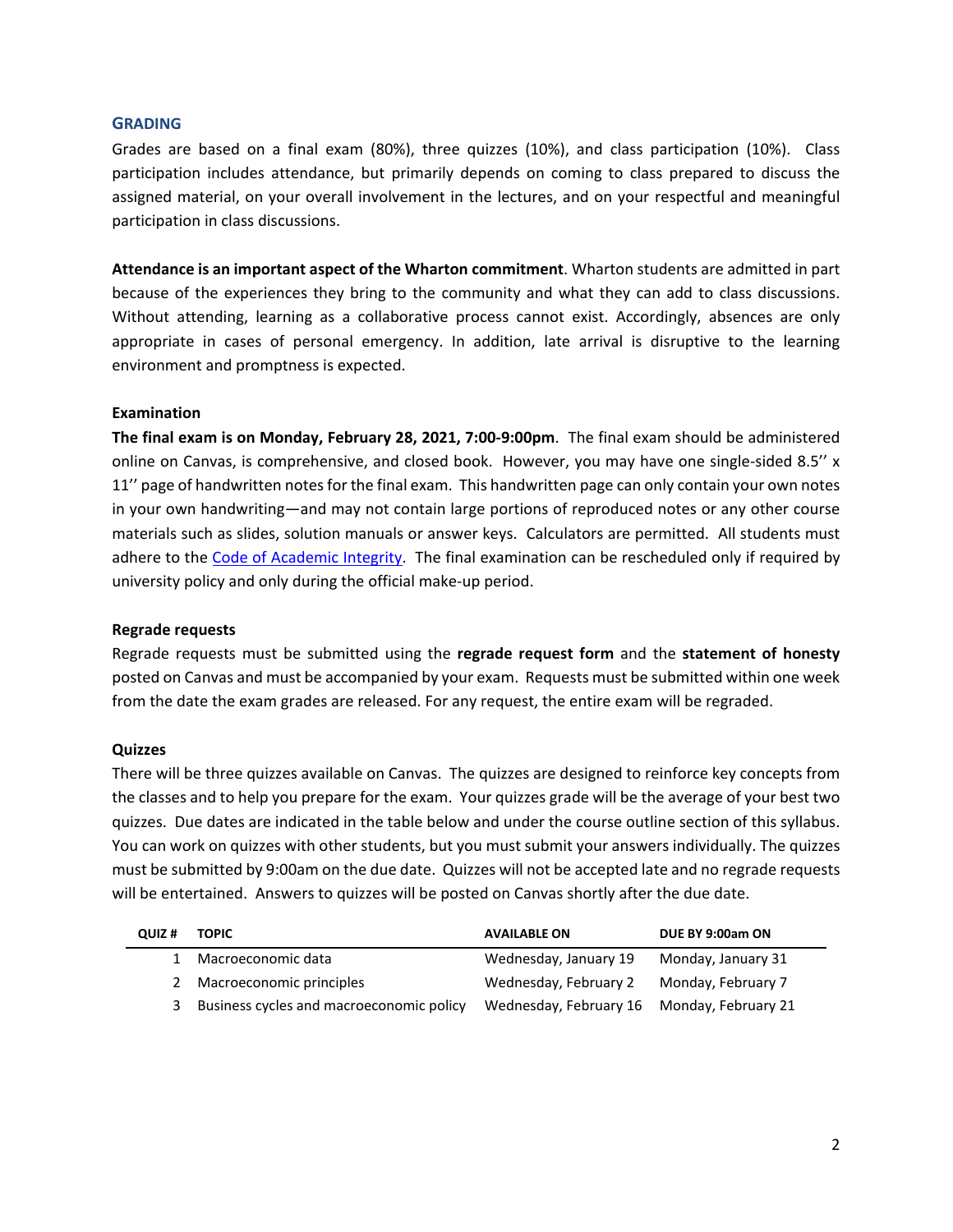## **ACADEMIC INTEGRITY**

All relevant University policies regarding Academic Integrity must be followed. Please consult th[e Code of](https://catalog.upenn.edu/pennbook/code-of-academic-integrity/)  [Academic Integrity](https://catalog.upenn.edu/pennbook/code-of-academic-integrity/) for details.

## **Copyrights**

All material posted on Canvas, including lecture slides, quizzes, and practice and past exams are copyrighted and cannot be distributed, transferred, posted, shared or reproduced without my written permission. Taking or sharing pictures and videos of lectures, class materials, and materials written or projected during lectures are strictly prohibited. In addition, class recordings are made for the benefit only of enabling students who must miss a class to have access. Any personal recording or other nonacademic use of class sessions is strictly prohibited. Violation of this policy will be considered a breach of academic integrity and legal action will be pursued against violators.

## **Course Etiquette**

To promote a good learning environment, [Wharton's MBA Concert Rules](https://mba-inside.wharton.upenn.edu/wharton-mba-academic-policies/) are in effect. The Concert Rule about ethics, respect, class attendance, and phones is strict.

## **CONTACT INFORMATION**

Most information about the course is posted on Canvas. **All questions related to the course material should be posted on Canvas.** I will be happy to answer short and concise questions that are posted on Canvas**.** This is an efficient way to clarify concepts and to disseminate information. Please do not post, ask, or email me with questions that are clearly answered in class materials, including the syllabus.

## **Email**: [alandry@wharton.upenn.edu](mailto:alandry@wharton.upenn.edu)

**Office hours**: Tuesdays, 9:00 - 10:00am **Location**: Access office hours through Zoom tab on Canvas

## **Teaching Assistants** (Access office hours through Zoom tab on Canvas)

| Name                 | <b>Email address</b>       | <b>Office hours</b>    |
|----------------------|----------------------------|------------------------|
| Pianpian Adelson     | padelson@wharton.upenn.edu | Tuesday, 4:00-5:00pm   |
| <b>Tyler Bulakul</b> | pbulakul@wharton.upenn.edu | Thursday, 1:00-2:00pm  |
| Shalini Majumdar     | shalinim@wharton.upenn.edu | Tuesday, 10:00-11:00am |
| Ankur Shah           | arshah@wharton.upenn.edu   | Thursday, 12:00-1:00pm |
| Olivia Utt           | outt@wharton.upenn.edu     | Thursday, 9:00-10:00am |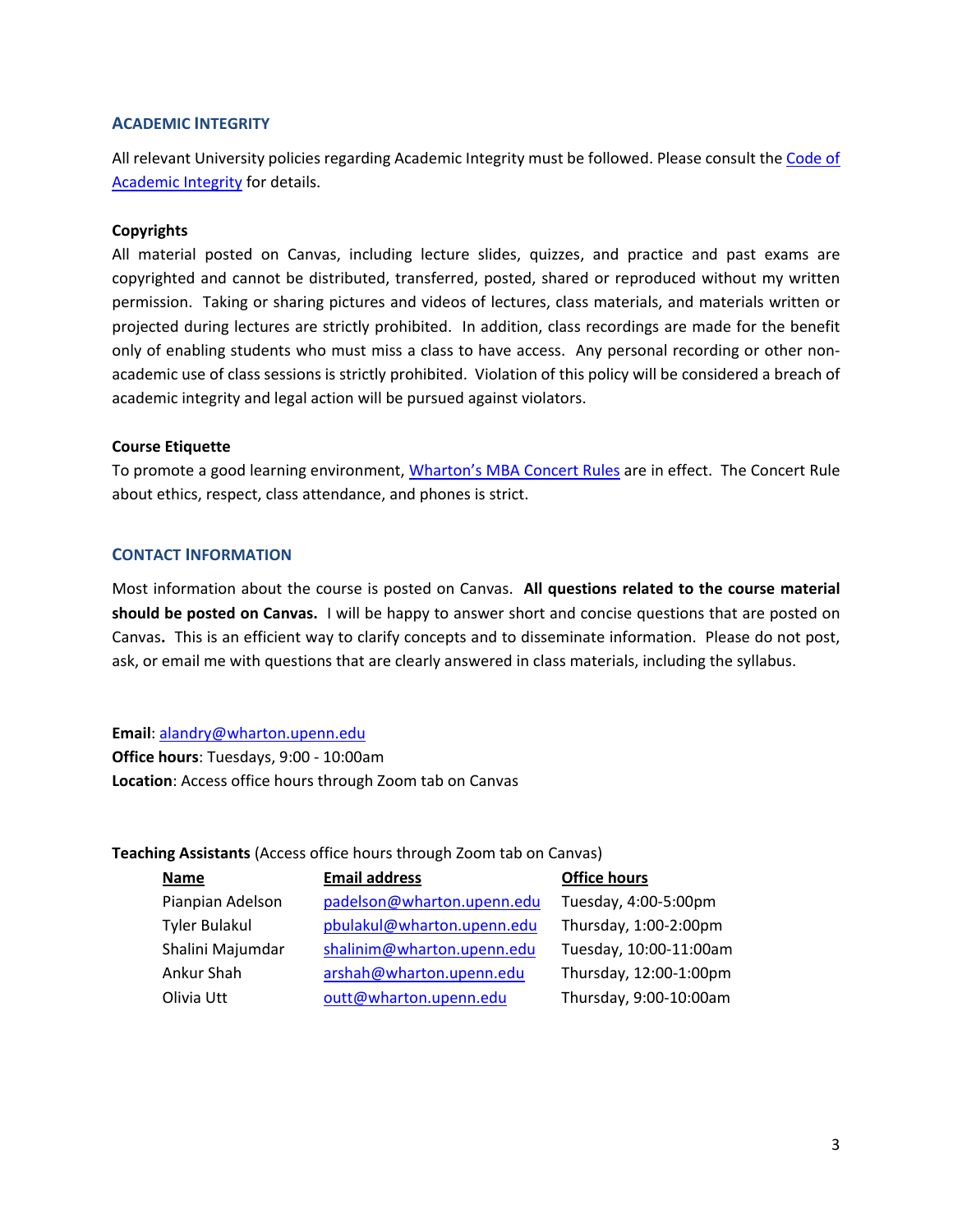## **COURSE SCHEDULE**

| <b>LECTURE</b> | <b>DATE</b>                | <b>TOPIC</b>                                            |
|----------------|----------------------------|---------------------------------------------------------|
| 1              | Wednesday, January 19      | <b>Macroeconomic Data</b>                               |
| 2              | Monday, January 24         | <b>Production and Economic Growth</b>                   |
| 3              | Wednesday, January 26      | The Labor Market, Wages, and Unemployment               |
| 4              | Monday, January 31         | <b>Consumption and Saving Decisions</b>                 |
| 5.             | Wednesday, February 2      | <b>Investment and Goods Market Equilibrium</b>          |
| 6              | Monday, February 7         | <b>Business Cycles and the Phillips Curve</b>           |
| 7              | Wednesday, February 9      | <b>Aggregate Demand and Aggregate Supply</b>            |
| 8              | Monday, February 14        | The Federal Reserve System and U.S. Monetary Policy     |
| 9              | Wednesday, February 16     | <b>Trade, Exchange Rates, and International Finance</b> |
| 10             | Monday, February 21        | The Government and the Macroeconomy                     |
| 11             | Wednesday, February 23     | <b>FNCE 623 Lessons and Review Session</b>              |
|                | <b>Monday, February 28</b> | <b>FINAL EXAM, 7:00-9:00pm</b>                          |
|                |                            |                                                         |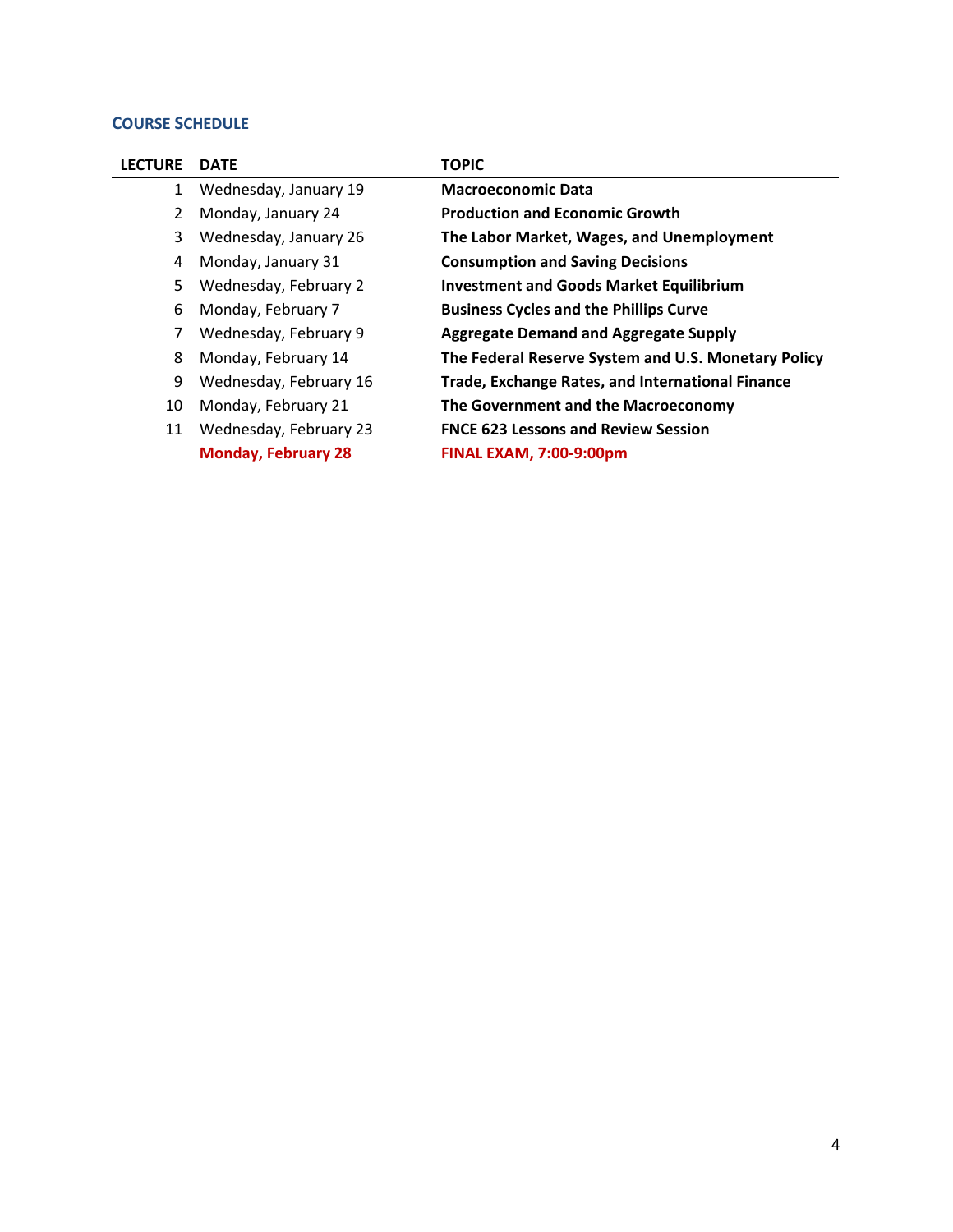## **COURSE OUTLINE AND READING LIST**

#### **Wednesday, January 19: Macroeconomic Data**

Topics: National income accounting, Gross Domestic Product (GDP), income and wealth, nominal and real economic variables, price indices and inflation, nominal and real interest rates, the Fisher equation.

#### Readings: **ABC** Ch. 2

**Jones** Ch. 2 [America's boom has begun. Can it last?](https://www.economist.com/united-states/2021/04/10/americas-boom-has-begun-can-it-last) *The Economist*, April 2021 [Ten economic trends that could define 2022,](https://www.ft.com/content/432d78ee-6163-402e-8950-d961b4b1312b) The Financial Times, January 2022 [The](https://www.brookings.edu/blog/up-front/2018/01/04/the-hutchins-center-explains-the-framework-for-monetary-policy/) [chained](https://www.brookings.edu/blog/up-front/2017/12/07/the-hutchins-center-explains-the-chained-cpi/) CPI, The Brookings Institution, March 2018

**Quiz #1** due on Monday, January 31 by 9:00am

#### **Monday, January 24: Production and Economic Growth**

Topics: the production function, capital and labor inputs, Total Factor Productivity, shocks to labor, capital or TFP, the COVID-19 crisis impacts on production and economic growth, sources of economic growth, income differences across countries, growth accounting.

Readings: **ABC** Ch. 3.1 and 6.1 **Jones** Ch. 4 [Is Slow Still the New Normal for GDP Growth?](https://www.frbsf.org/economic-research/files/el2019-17.pdf) *Economic Letter*, FRB San Francisco, June 2019

#### **Wednesday, January 26: The Labor Market, Wages, and Unemployment**

Topics: the U.S. labor market, labor demand, labor supply, labor market equilibrium, wages and income inequality, the COVID-19 crisis impacts on income inequality, labor market measurements, natural rate of unemployment, Okun's law.

Readings: **ABC** Ch. 3.2-3.6

**Jones** Ch. 7 [Equal rights make sense for U.S. economy,](http://www.nytimes.com/2012/05/18/us/18iht-letter18.html?_r=1) *The New York Times*, May 2012 [The Employment Situation in December,](https://www.whitehouse.gov/cea/written-materials/2022/01/07/the-employment-situation-in-december/) The White House, January 2022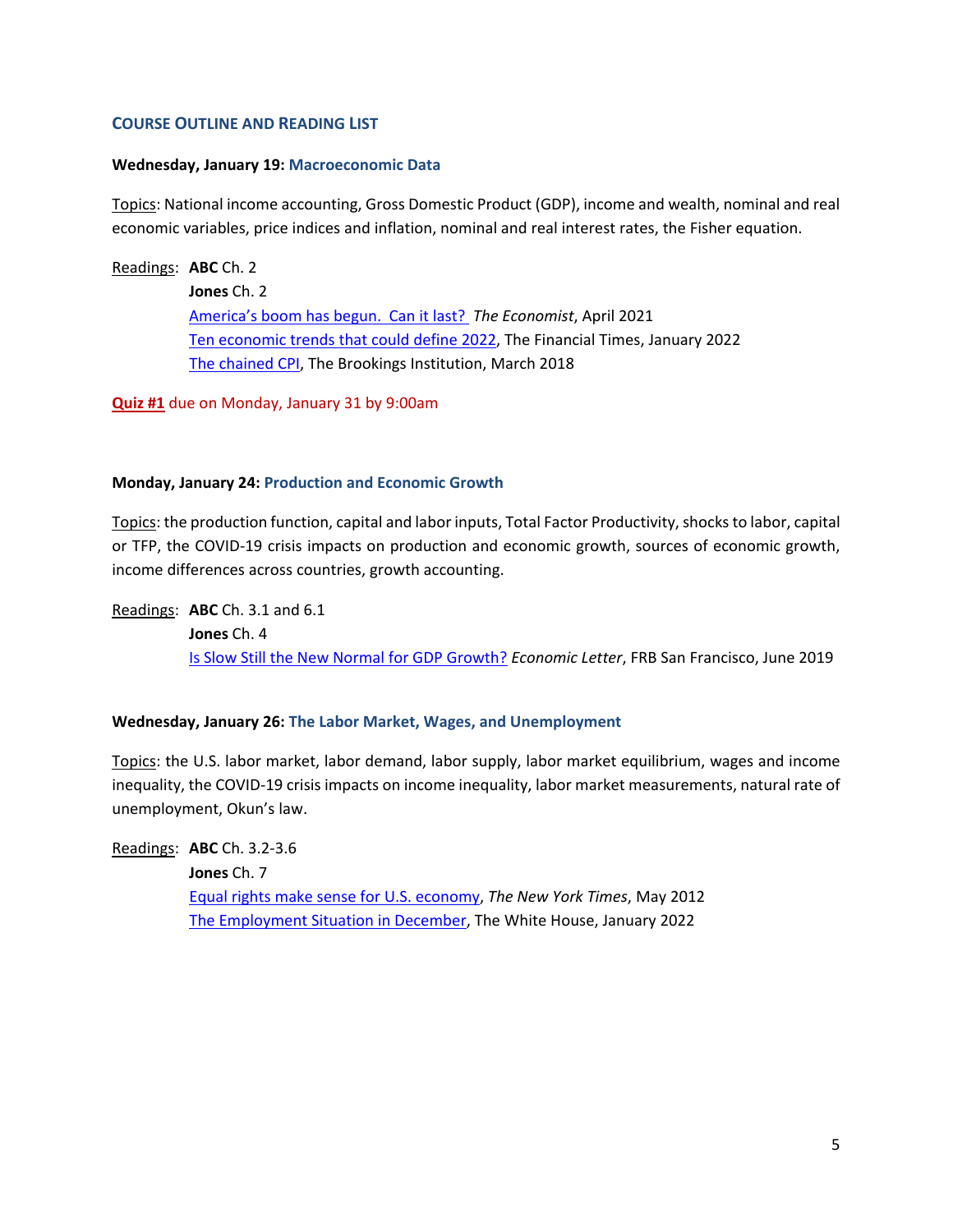## **Monday, January 31: Consumption and Saving Decisions**

Topics: consumption and saving decisions, the intertemporal budget constraint, permanent-income hypothesis, Ricardian equivalence, borrowing constraints, empirical evidence on consumption.

Readings: **ABC** Ch. 4.1 and appendix 4.A **Jones** Ch. 16

## **Wednesday, February 2: Investment and Goods Market Equilibrium**

Topics: firms' investment decisions, the user cost of capital, capital stock and investment, saving and investment equilibrium, nominal and real interest rates, the Fisher equation.

Readings: **ABC** Ch. 4.2-4.3 **Jones** Ch. 17 [Why are interest rates so low?](http://www.brookings.edu/blogs/ben-bernanke/posts/2015/03/30-why-interest-rates-so-low) Part 1**,** [Part 2,](http://www.brookings.edu/blogs/ben-bernanke/posts/2015/03/31-why-interest-rates-low-secular-stagnation) and [Part 3,](http://www.brookings.edu/blogs/ben-bernanke/posts/2015/04/01-why-interest-rates-low-global-savings-glut) by Ben Bernanke, April 2015

**Quiz #2** due on Monday, February 7 by 9:00am

## **Monday, February 7: Business Cycles and the Phillips Curve**

Topics: business cycles, trends and fluctuations, actual and potential output, firms' pricing behavior, unemployment and inflation, the Phillips curve, inflation measures.

Readings: **ABC** Ch. 8, 11.2, and 12 **Jones** Ch. 12 [The Phillips Curve,](https://www.brookings.edu/blog/up-front/2018/08/21/the-hutchins-center-explains-the-phillips-curve/) The Brookings Institution, August 2018. [Return of the Original Phillips Curve,](https://www.frbsf.org/economic-research/publications/economic-letter/2021/august/return-of-original-phillips-curve/el2021-21.pdf) *Economic Letter*, FRB San Francisco, August 2021

## **Wednesday, February 9: Aggregate Demand and Aggregate Supply**

Topics: the IS curve, the monetary policy rule, aggregate demand curve, aggregate supply curve, the AS/AD framework, expectations and economic activity, the COVID-19 impacts on economic activity.

Readings: **ABC** Ch. 9.5-9.6

**Jones** Ch. 13 [The neutral rate of interest,](https://www.brookings.edu/blog/up-front/2018/10/22/the-hutchins-center-explains-the-neutral-rate-of-interest/) The Brookings Institution, October 2018. [The key to 2022 will be how inflation is brought down,](https://www.ft.com/content/20e0857b-99cb-4495-8677-8746d97db836) The Financial Times, January 2022